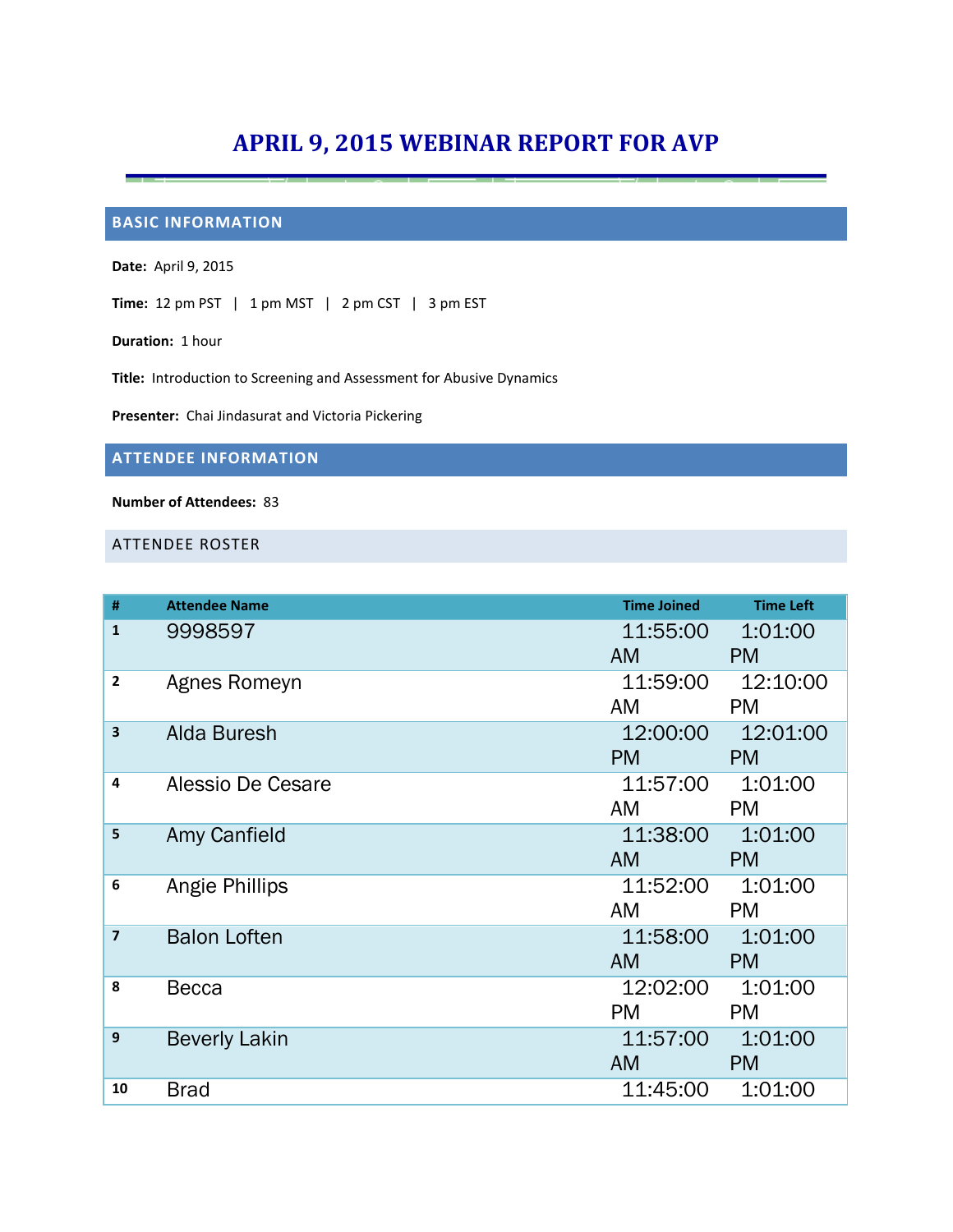|    |                              | AM                      | <b>PM</b>          |
|----|------------------------------|-------------------------|--------------------|
| 11 | <b>Brandy Imlay</b>          | 12:03:00                | 1:01:00            |
|    |                              | <b>PM Example</b>       | <b>PM</b>          |
| 12 | <b>Bronis Perteit</b>        | 11:49:00  1:01:00       |                    |
|    |                              | AM                      | <b>PM</b>          |
| 13 | <b>Caley Holden</b>          | 11:58:00  1:01:00       |                    |
|    |                              | <b>AM</b>               | <b>PM</b>          |
| 14 | <b>Carmen Lankford</b>       | 11:39:00  1:02:00       |                    |
|    |                              | AM                      | <b>PM</b>          |
| 15 | <b>Carol Hennon</b>          | 11:38:00  1:01:00       |                    |
|    |                              | <b>AM</b>               | <b>PM</b>          |
| 16 | Chai Jindasurat              | 11:31:00  1:01:00       |                    |
|    |                              | AM                      | <b>PM</b>          |
| 17 | <b>Chelsey Breitschwerdt</b> | 12:27:00  1:01:00       |                    |
|    |                              | <b>PM</b>               | <b>PM</b>          |
| 18 | <b>Christina McGovney</b>    | 11:56:00  1:01:00       |                    |
|    |                              | AM                      | <b>PM</b>          |
| 19 | Cinthia Zamora               | 11:57:00  1:01:00       |                    |
|    |                              | <b>AM</b>               | <b>PM</b>          |
| 20 | Cortney de Chabert           |                         | 11:49:00  12:50:00 |
| 21 |                              | AM<br>11:57:00  1:01:00 | <b>PM</b>          |
|    | Cris Izaguirre               | <b>AM</b>               | <b>PM</b>          |
| 22 | Dan Levy                     | 11:46:00  1:01:00       |                    |
|    |                              | AM                      | <b>PM</b>          |
| 23 | Dara Nicole                  | 11:59:00  1:01:00       |                    |
|    |                              | <b>AM</b>               | <b>PM</b>          |
| 24 | Dee                          | 12:00:00                | 1:01:00            |
|    |                              | <b>PM</b>               | <b>PM</b>          |
| 25 | Dela Monahan                 | 11:42:00                | 1:01:00            |
|    |                              | <b>AM</b>               | <b>PM</b>          |
| 26 | Denise Hollenbach            | 11:38:00                | 1:01:00            |
|    |                              | AM                      | <b>PM</b>          |
| 27 | <b>DeWanna Harris</b>        | 12:04:00                | 12:58:00           |
|    |                              | <b>PM</b>               | <b>PM</b>          |
| 28 | Diana Bergstrom              | 12:03:00                | 1:01:00            |
|    |                              | <b>PM</b>               | <b>PM</b>          |
| 29 | Diara Williams-Sturtevant    | 11:59:00                | 1:01:00            |
|    |                              | <b>AM</b>               | <b>PM</b>          |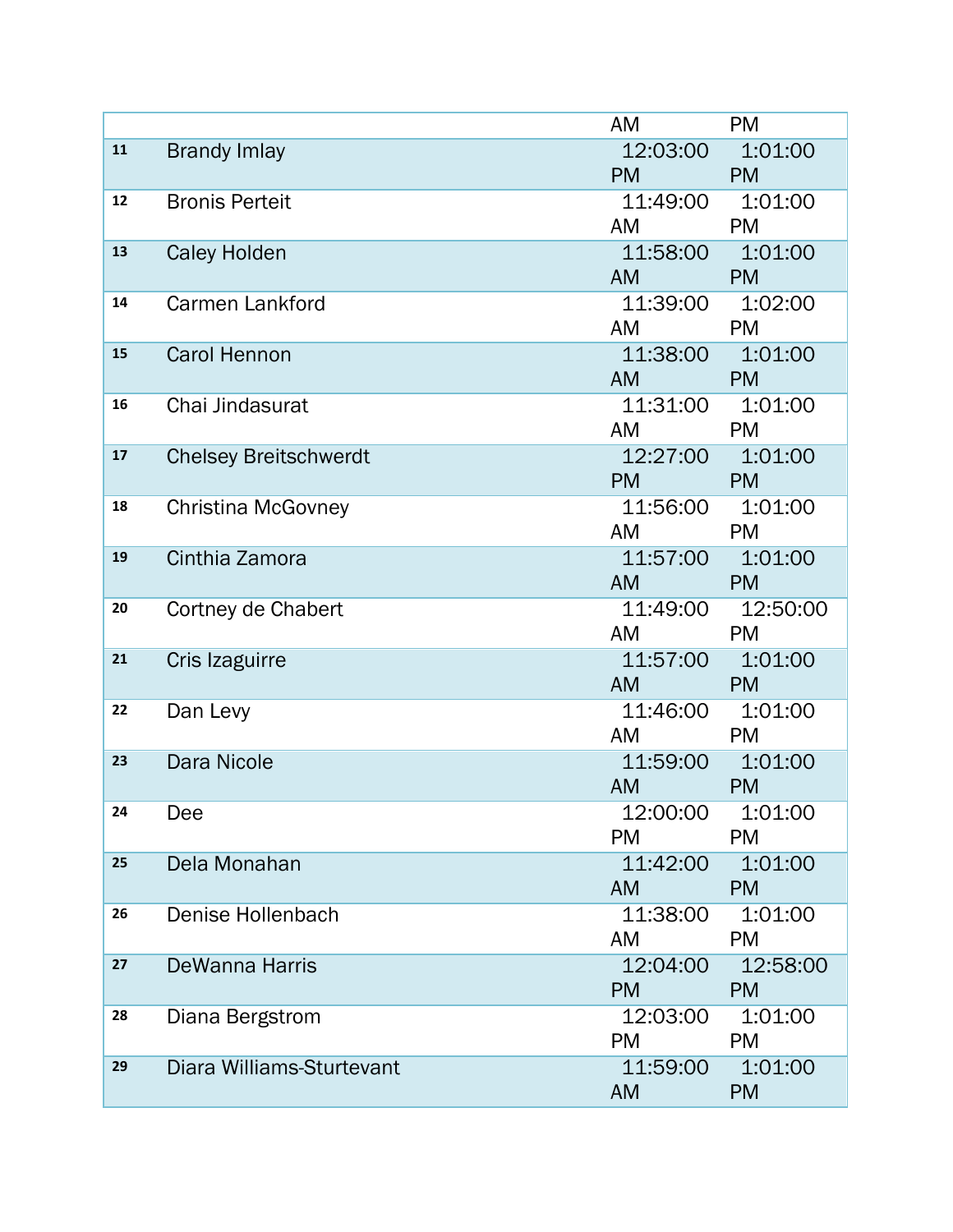| 30 | Elizabeth Munsky                | 12:01:00                               | 1:01:00            |
|----|---------------------------------|----------------------------------------|--------------------|
|    |                                 | <b>PM</b>                              | <b>PM</b>          |
| 31 | Ellena                          | 11:52:00                               | 1:01:00            |
|    |                                 | <b>AM</b>                              | <b>Example PM</b>  |
| 32 | <b>Emily Gormley</b>            |                                        | 11:51:00  12:51:00 |
|    |                                 | AM <b>AM</b>                           | <b>PM</b>          |
| 33 | <b>Essex</b>                    | 12:08:00  1:01:00                      |                    |
|    |                                 | <b>PM</b>                              | <b>PM</b>          |
| 34 | <b>Faith Malele-Sivoinavatu</b> | 11:58:00                               | 1:01:00            |
|    |                                 | AM                                     | <b>PM</b>          |
| 35 | <b>Gayle Seratt</b>             | 11:50:00  1:01:00                      |                    |
|    |                                 | <b>AM</b>                              | <b>PM</b>          |
| 36 | <b>Heather Brown</b>            | 11:38:00  1:01:00                      |                    |
|    |                                 | AM PM                                  |                    |
| 37 | J Zirbel                        | 12:00:00  1:01:00                      |                    |
|    |                                 | <b>PM</b>                              | <b>PM</b>          |
| 38 | <b>Jean Sienkewicz</b>          | 11:57:00  1:01:00                      |                    |
|    |                                 | AM                                     | <b>PM</b>          |
| 39 | Jenny                           | 12:07:00  1:01:00<br><b>PM Example</b> |                    |
| 40 |                                 | 11:54:00  1:06:00                      | <b>PM</b>          |
|    | Jenny Hanson                    | AM                                     | <b>PM</b>          |
| 41 | Jessica Johnson                 | 11:59:00  1:01:00                      |                    |
|    |                                 | AM <b>AM</b>                           | <b>PM</b>          |
| 42 | <b>Jessica Martinez</b>         | 12:12:00  1:01:00                      |                    |
|    |                                 | <b>PM</b>                              | <b>PM</b>          |
| 43 | <b>Jessica Smith</b>            | 11:42:00                               | 1:01:00            |
|    |                                 | AM<br><b>Example 19 PM</b>             |                    |
| 44 | JIII                            | 11:56:00                               | 1:01:00            |
|    |                                 | AM                                     | <b>PM</b>          |
| 45 | Joanne Battaglia                | 12:00:00                               | 1:01:00            |
|    |                                 | <b>PM</b>                              | <b>PM</b>          |
| 46 | Julie                           | 12:05:00                               | 1:01:00            |
|    |                                 | <b>PM</b>                              | <b>PM</b>          |
| 47 | Kaina Harrington                | 12:35:00                               | 1:01:00            |
|    |                                 | <b>PM</b>                              | <b>PM</b>          |
| 48 | Karan                           | 11:38:00                               | 1:01:00            |
|    |                                 | AM                                     | <b>PM</b>          |
| 49 | Karen Veon                      | 11:59:00                               | 1:05:00            |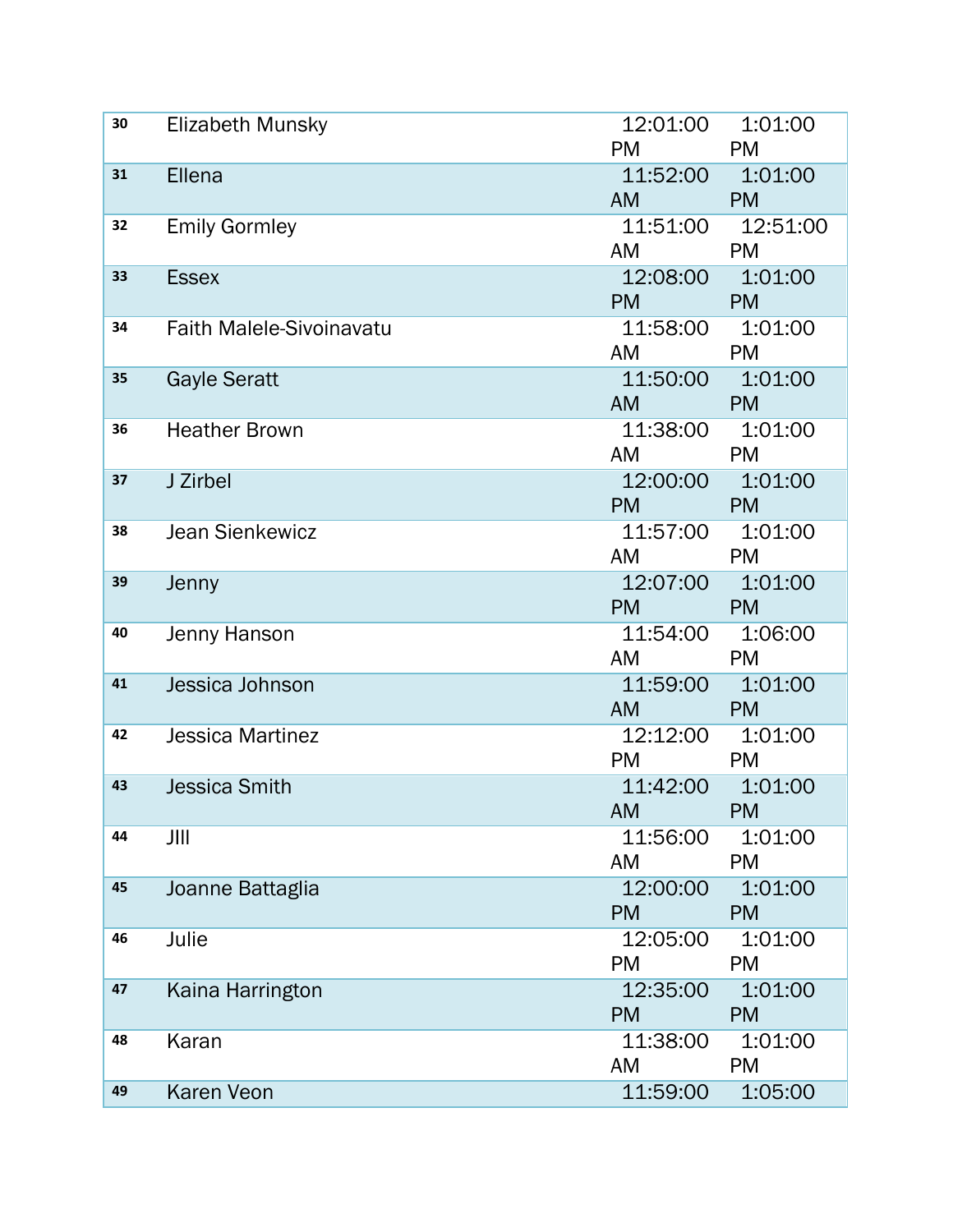|    |                         | <b>AM</b>                                                                                                                                                                                                                      | <b>PM</b>            |
|----|-------------------------|--------------------------------------------------------------------------------------------------------------------------------------------------------------------------------------------------------------------------------|----------------------|
| 50 | <b>Kaylin Tingle</b>    | 11:58:00  1:01:00                                                                                                                                                                                                              |                      |
|    |                         | AM                                                                                                                                                                                                                             | <b>PM</b>            |
| 51 | Kelsey                  | 12:01:00                                                                                                                                                                                                                       | 1:01:00              |
|    |                         | <b>PM</b>                                                                                                                                                                                                                      | <b>PM</b>            |
| 52 | Kelsey Knapp            | 11:57:00  1:01:00                                                                                                                                                                                                              |                      |
|    |                         | AM                                                                                                                                                                                                                             | <b>PM</b>            |
| 53 | Kimber Lundy            | 11:58:00  1:01:00                                                                                                                                                                                                              |                      |
|    |                         | <b>AM</b>                                                                                                                                                                                                                      | <b>PM</b>            |
| 54 | <b>Kristal</b>          | 12:05:00  1:01:00                                                                                                                                                                                                              |                      |
|    |                         | <b>PM</b>                                                                                                                                                                                                                      | <b>PM</b>            |
| 55 | Laura E. Smith          | 11:48:00  1:01:00                                                                                                                                                                                                              |                      |
|    |                         | AM a                                                                                                                                                                                                                           | <b>PM</b>            |
| 56 | <b>Leslie Omaits</b>    | 11:45:00  1:01:00                                                                                                                                                                                                              |                      |
|    |                         | AM                                                                                                                                                                                                                             | <b>PM</b>            |
| 57 | Lidia                   | 12:45:00                                                                                                                                                                                                                       | 1:01:00              |
|    |                         | <b>PM</b>                                                                                                                                                                                                                      | <b>PM</b>            |
| 58 | <b>Lindsey Criswell</b> | 11:43:00  1:01:00                                                                                                                                                                                                              |                      |
|    |                         | AM                                                                                                                                                                                                                             | <b>PM</b>            |
| 59 | <b>Lindsey Vold</b>     | 11:59:00  1:01:00                                                                                                                                                                                                              |                      |
|    |                         | AM and the set of the set of the set of the set of the set of the set of the set of the set of the set of the set of the set of the set of the set of the set of the set of the set of the set of the set of the set of the se | <b>PM</b>            |
| 60 | Liza Rios               | 12:04:00  1:01:00                                                                                                                                                                                                              |                      |
|    |                         | <b>PM</b>                                                                                                                                                                                                                      | <b>PM</b>            |
| 61 | Loree Cook-Daniels      | 12:01:00  1:01:00                                                                                                                                                                                                              |                      |
|    |                         | <b>PM</b>                                                                                                                                                                                                                      | <b>PM</b>            |
| 62 | Lynette Hart            |                                                                                                                                                                                                                                | 11:38:00  12:15:00   |
|    |                         | AM                                                                                                                                                                                                                             | <b>PM</b>            |
| 63 | Mary Ann McDevitt       | 12:00:00  1:01:00                                                                                                                                                                                                              |                      |
| 64 |                         | <b>PM</b>                                                                                                                                                                                                                      | <b>PM</b>            |
|    | Mary Case               | 11:52:00<br>AM                                                                                                                                                                                                                 | 1:01:00<br><b>PM</b> |
| 65 | Megan                   | 11:56:00                                                                                                                                                                                                                       | 1:01:00              |
|    |                         | <b>AM</b>                                                                                                                                                                                                                      | <b>PM</b>            |
| 66 | <b>Mercy Silva</b>      | 12:08:00                                                                                                                                                                                                                       | 1:01:00              |
|    |                         | <b>PM</b>                                                                                                                                                                                                                      | <b>PM</b>            |
| 67 | <b>Molly Huth</b>       | 11:50:00                                                                                                                                                                                                                       | 1:01:00              |
|    |                         | <b>AM</b>                                                                                                                                                                                                                      | <b>PM</b>            |
| 68 | Natalee Levine          | 11:58:00                                                                                                                                                                                                                       | 1:01:00              |
|    |                         |                                                                                                                                                                                                                                |                      |
|    |                         | AM                                                                                                                                                                                                                             | <b>PM</b>            |